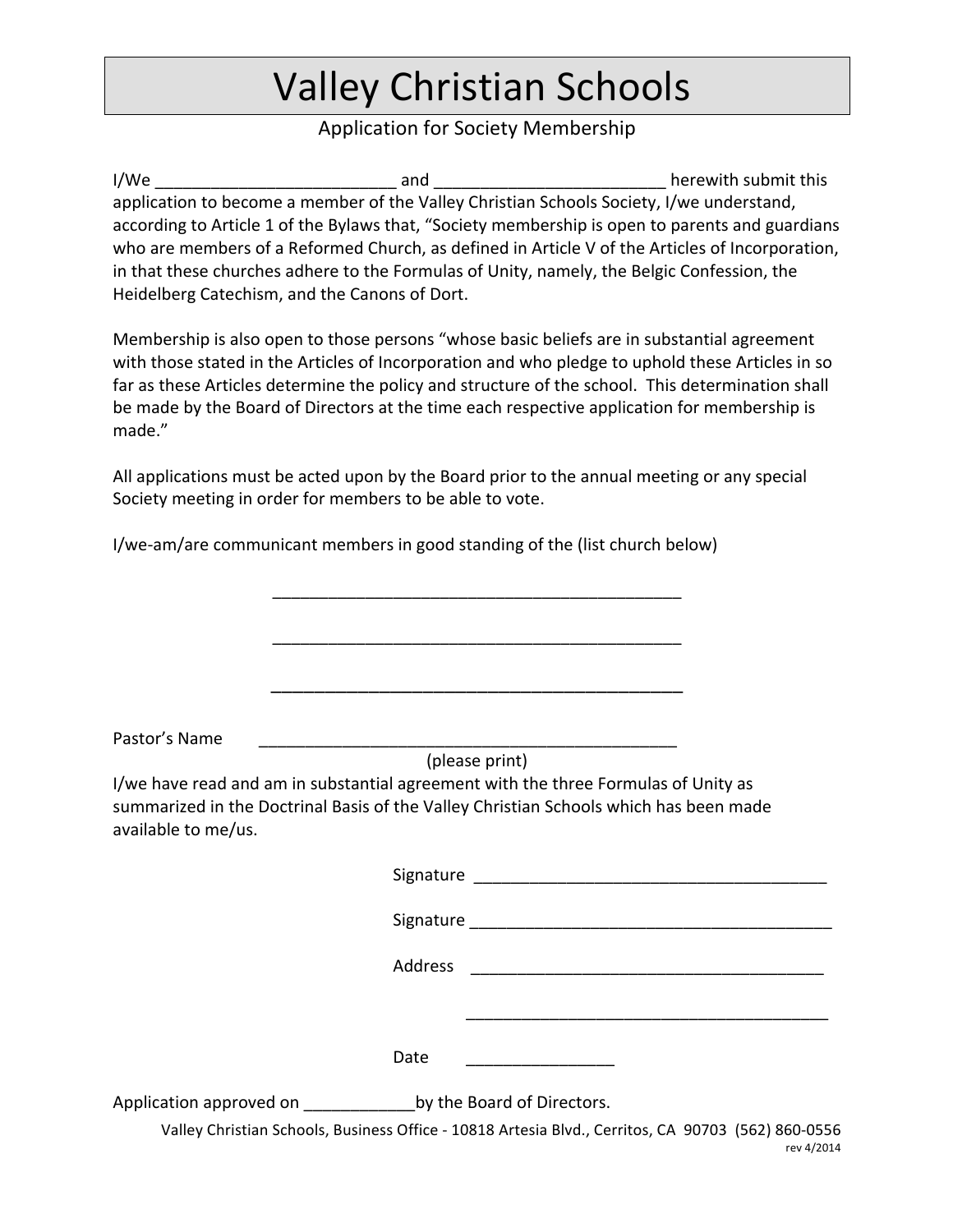

The Valley Christian Schools Society was organized by the Reformed community of the Bellflower-Artesia area, and took for its doctrinal basis the standards of the Reformed churches. These standards are first, the Holy Scriptures, and second, the Three Forms of Unity, which the Reformed churches received as correctly setting forth the Scriptural system of truth. Members of the School Society should be in substantial agreement with this doctrinal basis and should understand that the charter of the Society requires that all teaching in the school shall conform to this doctrinal basis. The *Three Forms of Unity* are the **Belgic Confession**, **The Heidelberg Catechism**, and the **Canons of Dort**. The principle teachings of the Christian faith as set forth in these writings may be summarized as follows:

## **Essentials Of The Christian Faith**

**THE HOLY SCRIPTURES** - The Bible is the inspired word of God and hence is man's infallible guide in all matters of which it treats. It consists of sixty-six books and was given to man through human authors who were so influenced by God and the Holy Spirit that what they wrote is the Word of God. Our ultimate authority is the Bible.

**GOD** - There is only one eternal, all-powerful, and all-knowing, triune God. This means that the one God is, at one and the same time, the Father, the Son, and the Holy Spirit. Each Person in the Godhead is fully God with all the infinite qualities, yet each Person is also completely distinct. This is the mystery of the Trinity. Although the three Persons are active in all the works of God, there are distinctions in function. Creation and providence are particularly ascribed to the Father. The Son is the Mediator who became flesh that He might be the Savior of sinners. The Holy Spirit is the Sanctifier of the Church.

**MAN** - Man and his environment have come into existence by the creative act of God. Unlike other creatures on the earth, man was created in the likeness of God. As God's image-bearer, man was created in a state of righteousness to be the servant and friend to God. The original pair, Adam and Eve, yielded to the temptation of Satan and violated the express command of God. They thus abandoned their righteous condition and fell into sin. As representatives of the race that was to spring from them, they involved all of humanity in sin. As a result all are born in a sinful condition and cannot find acceptance with God, unless they are redeemed by Christ.

**SALVATION** - Salvation is freely given by God, merely of grace, only for the sake of Christ's merits. The Lord, Jesus Christ, the Second Person of the Trinity, became flesh, lived a sinless life, and died a substitutionary death and arose from the grave to redeem God's elect. God grants and credits such sinners the perfect satisfaction, righteousness, and holiness of Christ, as if they had never sinned nor been a sinner. Only this can make one right with God. This righteousness can be received in no other way than by faith alone. In this way they are justified before God's judgment, adopted into the family of God, and made ready for heaven.

**THE COVENANT OF GRACE AND CHRISTIAN WORLDVIEW -** God enters into a covenant with those whom He is saving. As God revealed to Abraham, this covenant includes the children of believers. These covenant children bear a special relationship to God and have a special responsibility. Thus God's people, the Church, are regarded as being made up of believers and their children. The children should be equipped with knowledge to bring peace and transformation into our fallen world. Thus, we teach children how to live in the world as opposed to sheltering them from the fallen world.

**SANCTIFICATION** - Those sinners who have been brought into God's Covenant of Grace are indwelt by God, the Holy Spirit from the moment of their regeneration so that they are now able to glorify God through righteous and holy living. The guide for this holy living is found in the Moral Law of God as set forth in the Ten Commandments and as summarized by Christ in Matthew 22:37-39: "Jesus said unto them, Thou shalt love the Lord thy God with all thy heart, and with all thy soul, and with all thy mind. This is the first and great commandment. And the second is like unto it, thou shalt love thy neighbor as thyself."